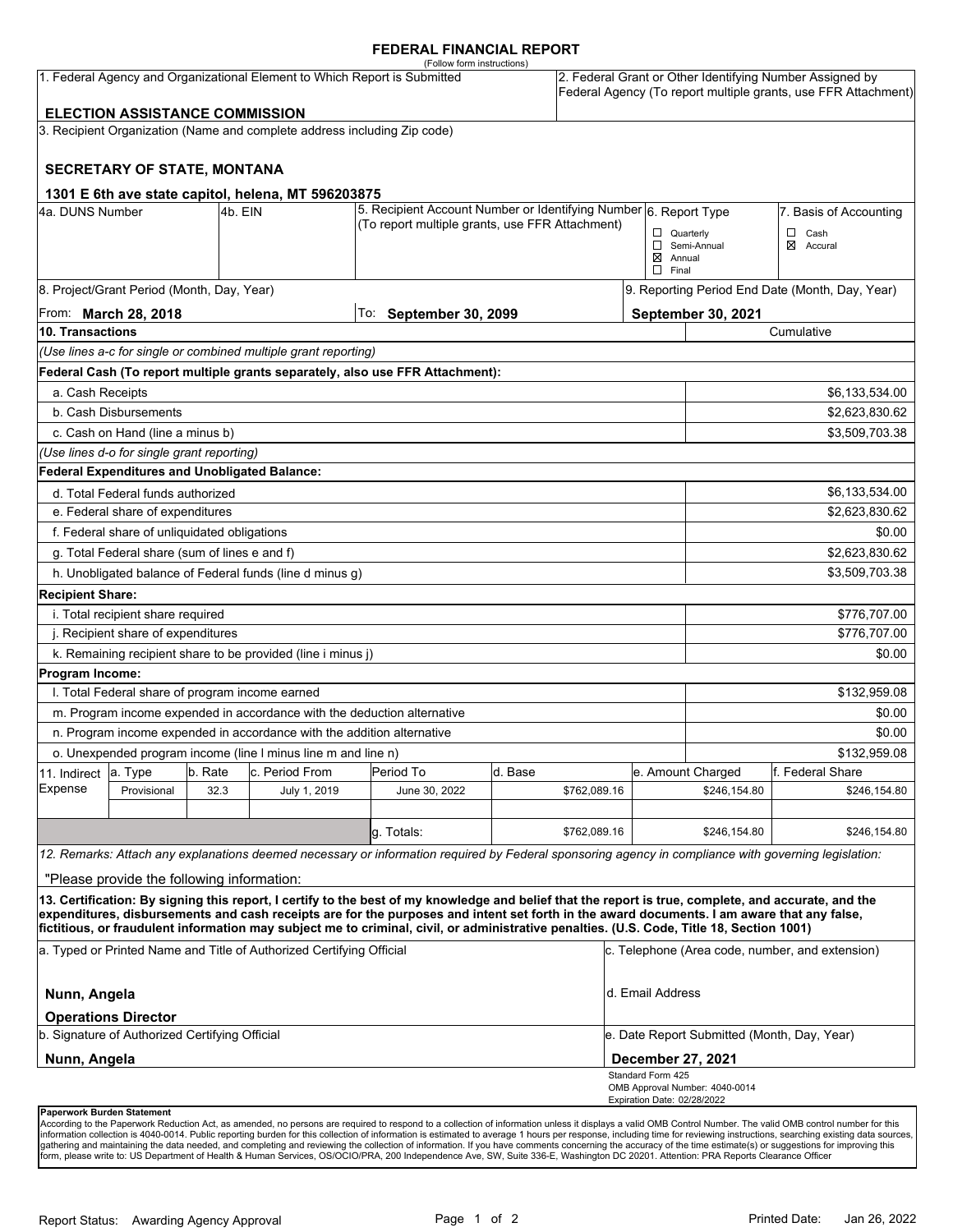#### **FEDERAL FINANCIAL REPORT**  (Additional Page)

# Federal Agency & Organization : ELECTION ASSISTANCE COMMISSION

Federal Grant ID Recipient Organization

| <b>DUNS Number</b><br><b>DUNS Status when Certified</b><br>EIN<br><b>Reporting Period End Date</b><br>Status | September 30, 2021                                                                                                                                                                                                                                                                                                                      |
|--------------------------------------------------------------------------------------------------------------|-----------------------------------------------------------------------------------------------------------------------------------------------------------------------------------------------------------------------------------------------------------------------------------------------------------------------------------------|
| Remarks                                                                                                      | Awarding Agency Approval<br>"Please provide the following information:                                                                                                                                                                                                                                                                  |
|                                                                                                              | State interest earned (current fiscal year): \$0<br>State interest expended (current fiscal year): \$0<br>Program income earned (current fiscal year): \$0<br>Program income earned breakdown (current fiscal year): \$ Source: e.g. Sale<br>of registration list<br>Program income expended (current fiscal year): \$0<br>$\mathbf{H}$ |

**Federal Agency Review** 

Reviewer Name Phone # Email Review Date Review Comments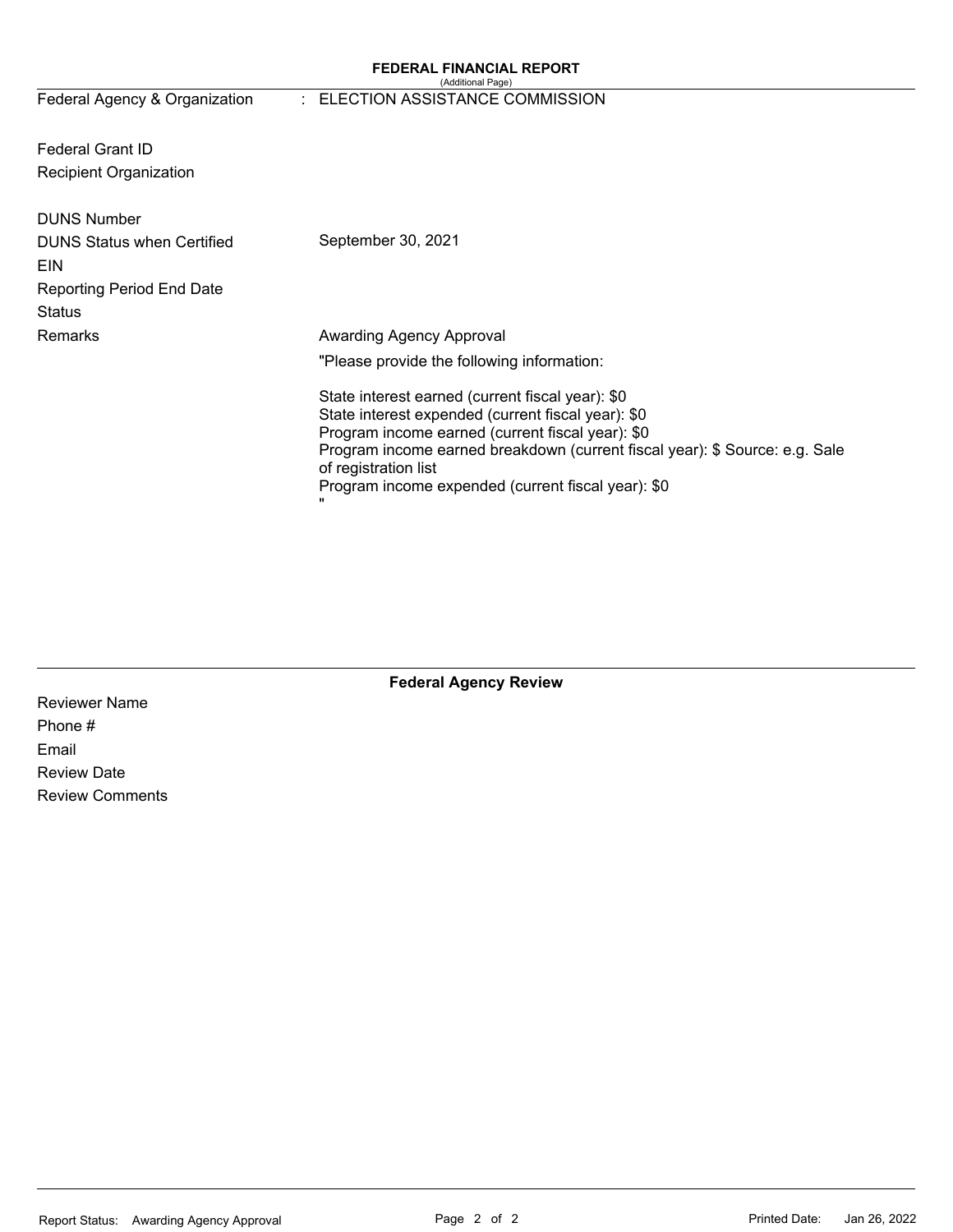# 2021-2022 EAC Progress Report

# 3. EAC Progress Report

| 1. State or Territory:         |  |
|--------------------------------|--|
| Montana                        |  |
| 2. Grant Number:               |  |
|                                |  |
| 3. Report:                     |  |
| Annual (Oct 1 - Sept 30)       |  |
| 4. Grant:                      |  |
| <b>Election Security</b>       |  |
| 5. Reporting Period Start Date |  |
| 10/01/2020                     |  |
| 6. Reporting Period End Date   |  |
| 09/30/2021                     |  |

# 4. Progress and Narrative

7. Describe in detail what happened during this reporting period and explain how you implemented the approved grant activities in accordance with your State Plan/Program Narrative. (*Note: Your activities should align with your Grant Cost Categories Table.)*

 The majority of this reporting period occurred during a non-federal election year. Six Montana counties made requests for HAVA funding. The requested funds were primarily used to purchase ExpressVote machines to replace Auto-mark machines. In addition, counties requested funds for equipment to improve voter registration and management systems, software/licenses to improve cyber security, and training/voter communication. Montana Secretary of State's IT Security Specialist traveled to county elections offices to conduct security assessments. The project to replace the current statewide voter registration and election management system continued during the reporting period. SOS also incurred indirect administrative costs during this reporting period.

8. Describe any significant changes to your program during the project, including changes to your original State  **Plan/Program Narrative or favorable developments that improved program efficiency and/or service delivery.**

No significant changes.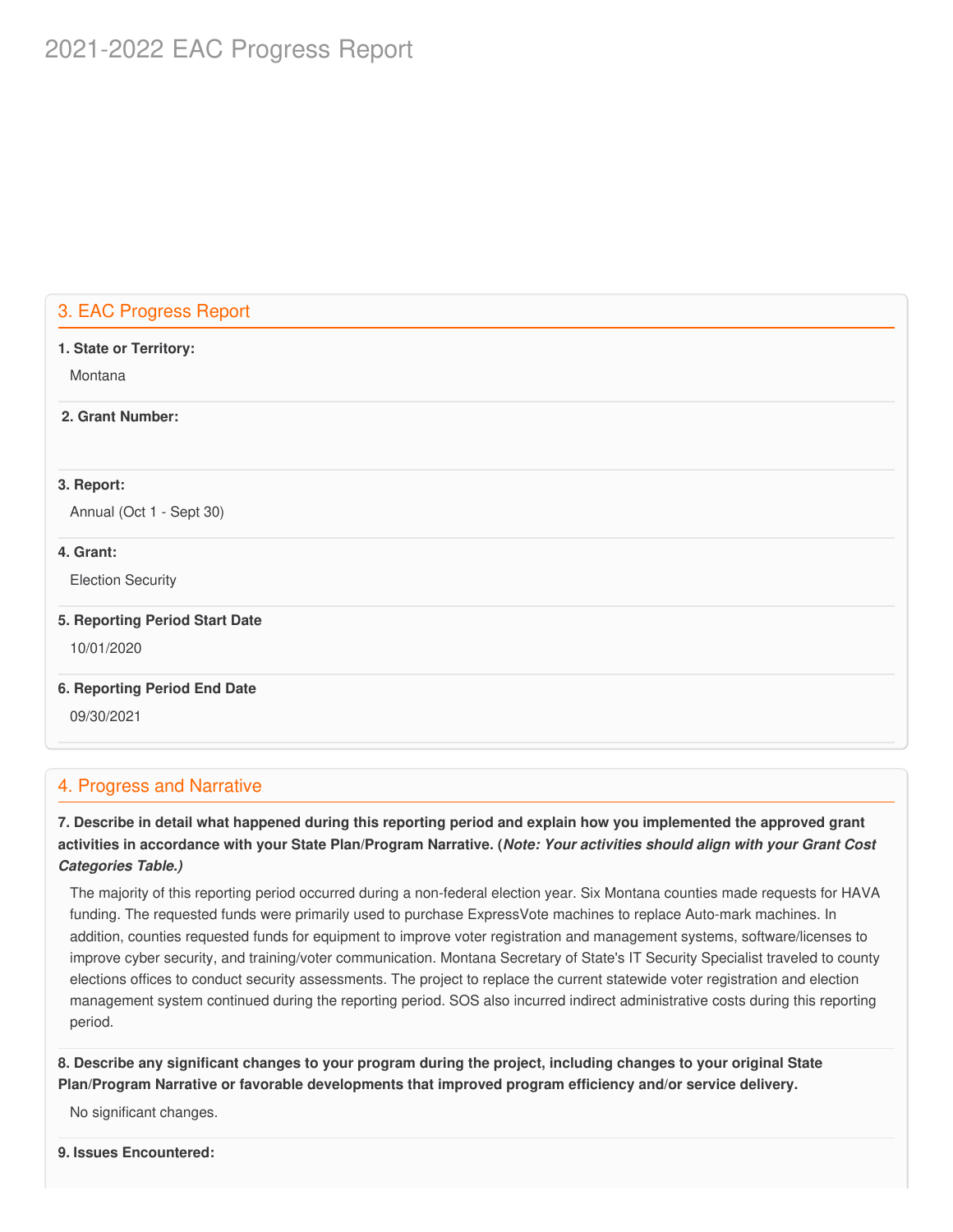Describe all major issues that arose during the implementation of the project and the reasons why established goals were not met, if applicable. Address each issue separately and describe whether and how the issues were resolved. Also,  **briefly discuss the implications of any unresolved issues or concerns.**

No issues encountered.

#### **10. Provide a description of any training conducted, including security training.**

Montana Secretary of State provided cyber security training and resources to counties, however grant funds were not used.

**11. Subgrants:**

#### **Did your office provide subawards to local jurisdictions during this reporting period?**

Yes

#### **12. Describe the activities carried out by your subgrantees during the reporting period.**

 Montana Secretary of State provided HAVA funding to Montana counties to improve election security. In this reporting period, Montana counties used the funding to purchase voting equipment replacements, voter registration and management upgrades, training and communication, and improve IT security.

#### **Provide a breakdown of aggregate subawards expenditures across major categories.**

 Voting Equipment : [\\$35,185.82](https://35,185.82) Voter Registration Systems : [\\$17,090.07](https://17,090.07) Security : \$[5,985.02](https://5,985.02) Communications : [\\$7,566.80](https://7,566.80) Total : [\\$65827.71](https://65827.71)

#### **13. Match:**

#### **Describe how you are meeting or have met the matching requirement.**

 The matching requirement is being achieved through HAVA 2018 county match requirements for subgrantees and with HAVA 2020 allowable costs within the Montana Secretary of State's existing budget authority. Matching contributions are tracked, recorded and verifiable from a grantee's records.

## 14. Report on the number and type of articles of voting equipment obtained with the funds. Include the amount expended  **on the expenditure table.**

 Model DS200 Precinct Scanner - 1 Balotar Compact Printer - 1 Panasonic Image Scanner - 2 Honeywell Hyperion Barcode Scanner - 4 Dymo Label Printer - 1 Dell Laptop Computer - 2 Dell Desktop Computer - 5 ExpressVote Ballot Terminal - 8 ExpressVote Tabletop Privacy Screens - 12 Enclosed 6x10 Scanner - 1 EZ Cart 3000 - 2 4-Station Extended Shelf Booth - 1 Storage Cabinet - 1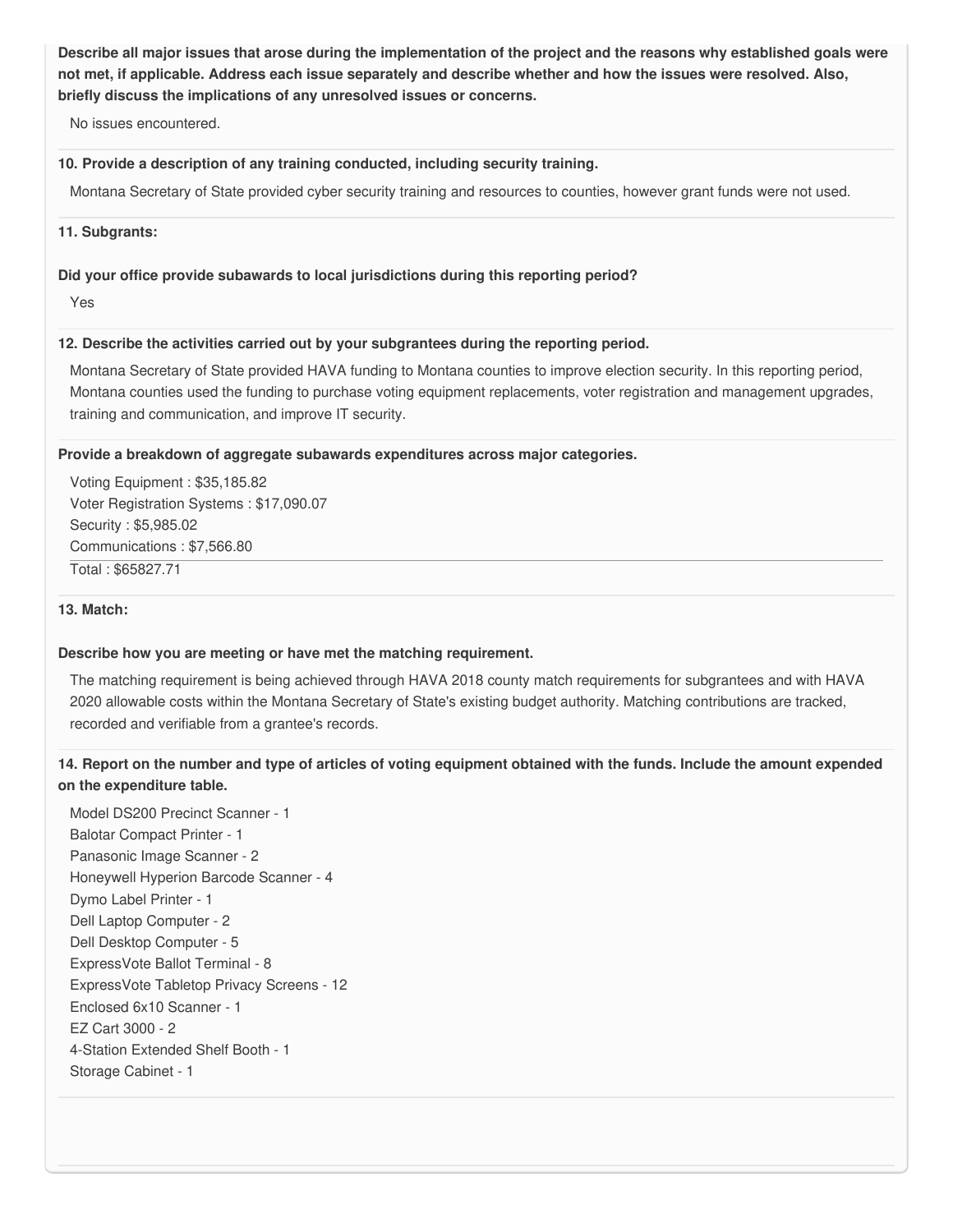# 5. Expenditures

# **15. Current Period Amount Expended and Unliquidated Obligations**

# **GRANT COST CATEGORIES - FEDERAL**

 Subgrants: : \$65828 Indirect Costs (If applicable, FFR Line 11): : \$20629 Other (Specify below) : \$316 Voter Registration Systems: : \$143963

Staffing: : \$77891

#### Total : \$308627

 **Comments:** \$316 was related to travel for SOS IT Security Specialist to conduct onsite security assessments during the reporting period.

### **16. GRANT COST CATEGORIES - MATCH**

Other (Specify below) : \$0

Total : \$0

**Comments:** Total Match has been met in previous reporting periods.

# 7. Expenditures

#### **17. Confirm Total Grant Expenditure Amounts**

Federal : \$[308,627.00](https://308,627.00)

Match : \$0.00

Total : \$308627

### **OMB CONTROL NUMBER: 3265-0020**

# 8. Certification

 **Name and Contact of the authorized certifying official of the recipient.**

**First Name**

Andy

#### **Last Name**

**Ritter** 

### **Title**

Operations Manager

**Phone Number** 

**Email Address**